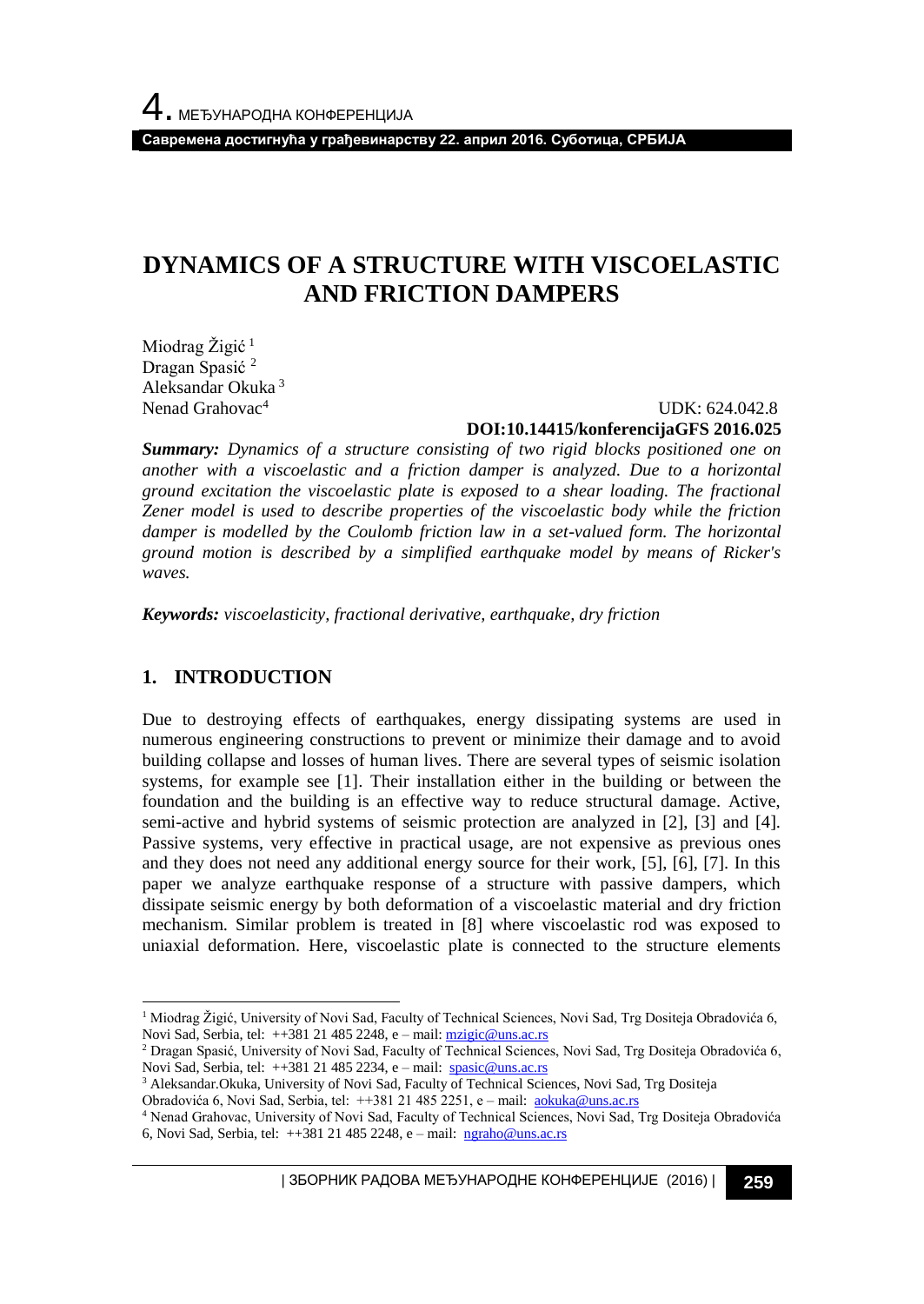## $4<sup>th</sup>$ INTERNATIONAL CONFERENCE

**Contemporary achievements in civil engineering 22. April 2016. Subotica, SERBIA**

which undergo longitudinal displacements during an earthquake, which produce shear deformation in the plate.

#### **2. FORMULATION OF THE PROBLEM**

An earthquake response of a structure which consists of two rigid blocks positioned one on another is considered. A viscoelastic plate is positioned between the blocks and it is attached to them with no sliding possibility. Also, it is exposed to a shear loading during the horizontal motion of the upper block relative to the lower one. Another passive damper is presented by a friction element which dissipates seismic energy brought to the structure, see Figure 1a.



*Figure 1. System under consideration*

Mass of the upper block is denoted by *m*, while *u* stands for the absolute position of the lower block, which moves horizontally together with the ground. A free body diagram is presented in Figure 1b where *x* is the relative position of the upper block, *p* and *n* are the shear force and the normal reaction force between the block and the plate, while *q* and *N* stand for the friction force and the normal force within the friction damper, respectively, which are explained in [7]. We assume that the upper block moves translatory and that the deformations of the viscoelastic plate are small, so the shear angle reads  $\Box \cong t\mathbf{g} \Box = x/h$ , where *h* denotes the thickness of the plate.

Differential equation of motion and constitutive equation of the viscoelastic plate in the form of the fractional Zener model, see [6], read

$$
m \cdot (u^{(2)} + x^{(2)}) = -p + q,\tag{1}
$$

$$
x(0) = 0, \quad x^{(1)}(0) = 0, \quad p(0) = 0,
$$
 (2)

$$
p + \tau_{fa} p^{(a)} = \frac{G_a A}{h} (x + \tau_{xa} x^{(a)}),
$$
 (3)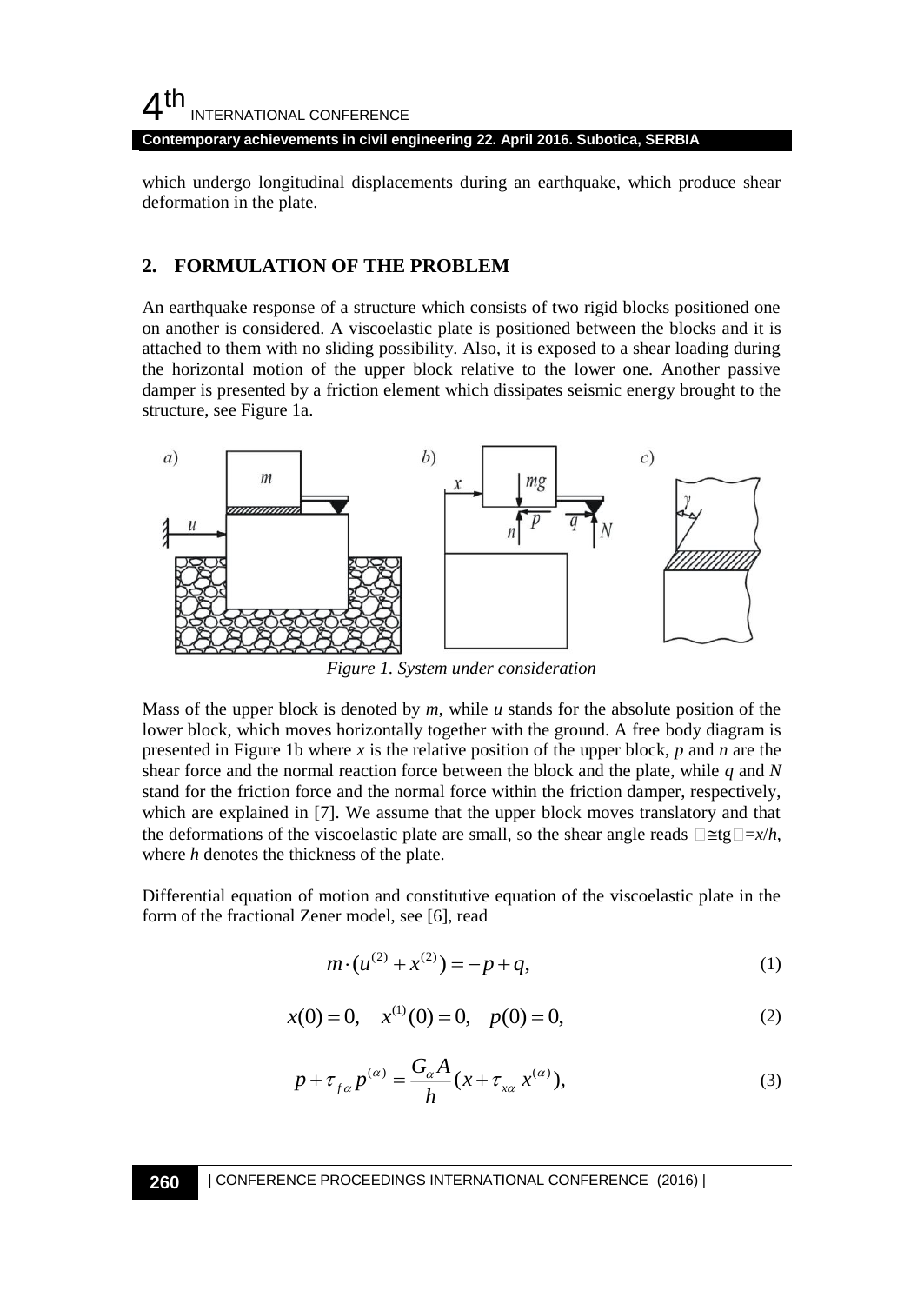# 4. МЕЂУНАРОДНА КОНФЕРЕНЦИЈА

#### **Савремена достигнућа у грађевинарству 22. април 2016. Суботица, СРБИЈА**

where  $(\ast)^{(\beta)} = d^{\beta}(\ast)/dt^{\beta}$ ,  $G_{\alpha}$  and *A* represent the shear modulus and cross sectional area of the plate. According to the second law of thermodynamics, constants  $\tau_{p\alpha}$  and  $\tau_{x\alpha}$  with dimension [time]<sup> $\alpha$ </sup> and  $G_{\alpha}$  must satisfy conditions and  $\tau_{\alpha\alpha} > \tau_{\beta\alpha} > 0$ ,  $G_{\alpha} > 0$ , where  $0 < \alpha <$ 1. Riemann-Liouville fractional derivative of the shear force *p* and the displacement *x* is used in constitutive equation (3) and it is defined as

sstitutive equation (3) and it is defined as  
\n
$$
\left[z(t)\right]^{(\alpha)} \equiv \frac{d^{\alpha}z(t)}{dt^{\alpha}} = \frac{d}{dt}\left[\frac{1}{\Gamma(1-\alpha)}\int_{0}^{t} \frac{z(\tau)}{(t-\tau)^{\alpha}}d\tau\right]
$$
\n(4)

see [9]. The friction force  $q$  is given by the set-valued Coulomb friction law

$$
q \in \begin{cases} -\mu N, & x^{(1)} > 0 \\ \mu N \left[ -1, 1 \right], & x^{(1)} = 0 \\ \mu N, & x^{(1)} < 0 \end{cases}
$$
 (5)

see [10]. The horizontal ground motion is presented by the simplified earthquake model based on Ricker's wavelets, [11]

$$
u(t) = u_0 \cdot \sum_{i=1}^{l} (2u_i - 1) e^{-u_i}, \qquad u_i = \left[ \frac{\pi (t - t_{si})}{t_{pi}} \right]^2, \tag{6}
$$

where  $t_{pi}$  and  $t_{si}$  are time instants which determine the shape of the wave function  $u(t)$ .

Introducing nondimensional quantities as in [8]  
\n
$$
\overline{t} = t \sqrt{\frac{G_a A}{mh}}, \ \overline{x} = \frac{x G_a A}{mgh}, \ \overline{u} = \frac{u G_a A}{mgh}, \ \overline{p} = \frac{p}{mg}, \ \overline{q} = \frac{q}{mg},
$$
\n
$$
\overline{\tau}_{x\alpha} = \tau_{x\alpha} \left(\frac{G_a A}{mh}\right)^{\frac{\alpha}{2}}, \ \ \overline{\tau}_{p\alpha} = \tau_{p\alpha} \left(\frac{G_a A}{mh}\right)^{\frac{\alpha}{2}}, \ \ \overline{\mu} = \frac{\mu N}{mg}, \tag{7}
$$

and omitting the bar, the problem is presented in the form of dimensionless equations  
\n
$$
u^{(2)} + x^{(2)} = -p + q, \quad p + \tau_{f\alpha} p^{(\alpha)} = x + \tau_{x\alpha} x^{(\alpha)},
$$
\n
$$
q \in \begin{cases}\n-\mu, & x^{(1)} > 0, \\
\mu \left[-1, 1\right], & x^{(1)} = 0, \\
\mu, & x^{(1)} < 0,\n\end{cases}
$$
\n(8)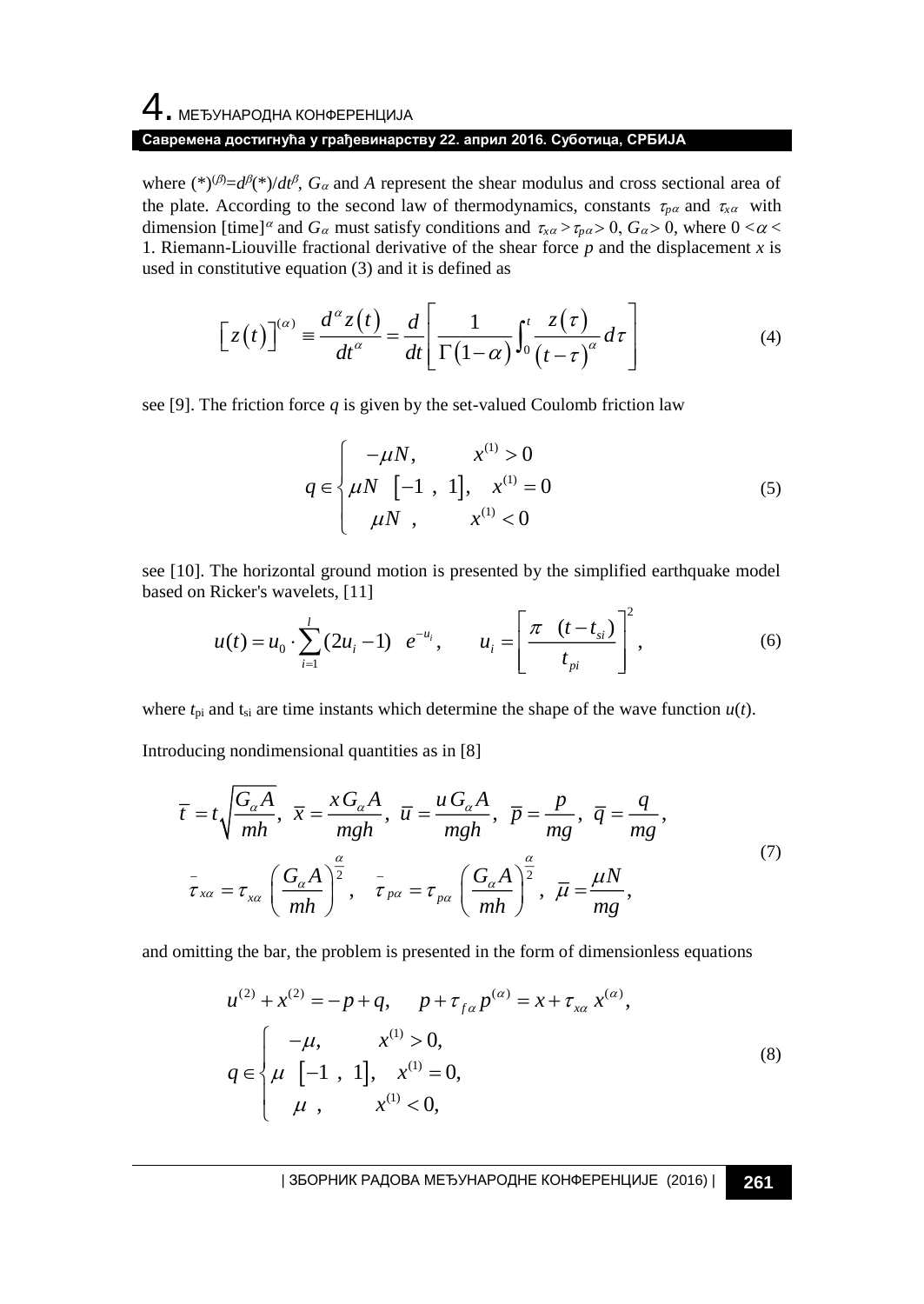#### $4<sup>th</sup>$ INTERNATIONAL CONFERENCE **Contemporary achievements in civil engineering 22. April 2016. Subotica, SERBIA**

with dimensionless initial conditions which read the same as (2) and with dimensionless ground motion *u* which reads the same as (6). The task is to determine the motion of upper block for a given both ground motion function and parameters of the models of passive frictional and viscoelastic dampers, where the conditions  $\tau_{x\alpha} > \tau_{p\alpha} > 0$  have to be satisfied.

#### **3. THE SOLUTION AND NUMERICAL EXAMPLES**

In order to solve the posed problem we need to deal with a fractional order differential equation, taking into account non-smooth nature of the friction force, which is not an easy task. Non-smooth dynamical systems are characterized by different motion phases where different sets of equations must be used. To find the solution of the posed problem, it will be treated numerically, like in [12] and [13].

Introducing the time step  $\kappa$ , time is discretized as  $t<sub>r</sub>=r\kappa$ , ( $r=0,1,2,...$ ). Approximations of the first and the second derivative of a function read

$$
z_m^{(1)} = \frac{z_{m+1} - z_m}{K}, \ z_m^{(2)} = \frac{z_{m+1} - 2z_m + z_{m-1}}{K^2}, \tag{9}
$$

while the Riemann-Liouville fractional derivative can be approximate by the Grünwald-Letnikov definition

$$
z^{(\gamma)} = \kappa^{-\gamma} \sum_{j=0}^{m} \omega_j z_{m-j}, \qquad (10)
$$

where coefficients  $\omega_j$  are calculated by

$$
\omega_0 = 1, \ \omega_j = \left(1 - \frac{\gamma + 1}{j}\right)\omega_{j-1}, \ (j = 1, 2, 3, \dots), \tag{11}
$$

see  $[14]$ . Applying  $(9)-(11)$  to the system  $(2)$ ,  $(6)$  and  $(8)$  we obtain the numerical algorithm for calculation of the shear force

$$
p_n = \frac{1}{1 + \tau_{ja} \kappa^{-\alpha}} \left\{ x_r \left( 1 + \tau_{xa} \kappa^{-\alpha} \right) + \kappa^{-\alpha} \sum_{j=0}^r \omega_j \left( \tau_{xa} x_{r-j} - \tau_{pa} p_{r-j} \right) \right\},
$$
(12)

and for the relative position *x* in the case  $x^{(1)} > 0$ 

$$
x_{r+1} = \kappa^2 \left(-p_n - \mu\right) - u_{r+1} + 2(x_r + u_r) - x_{r-1} - u_{r-1},\tag{13}
$$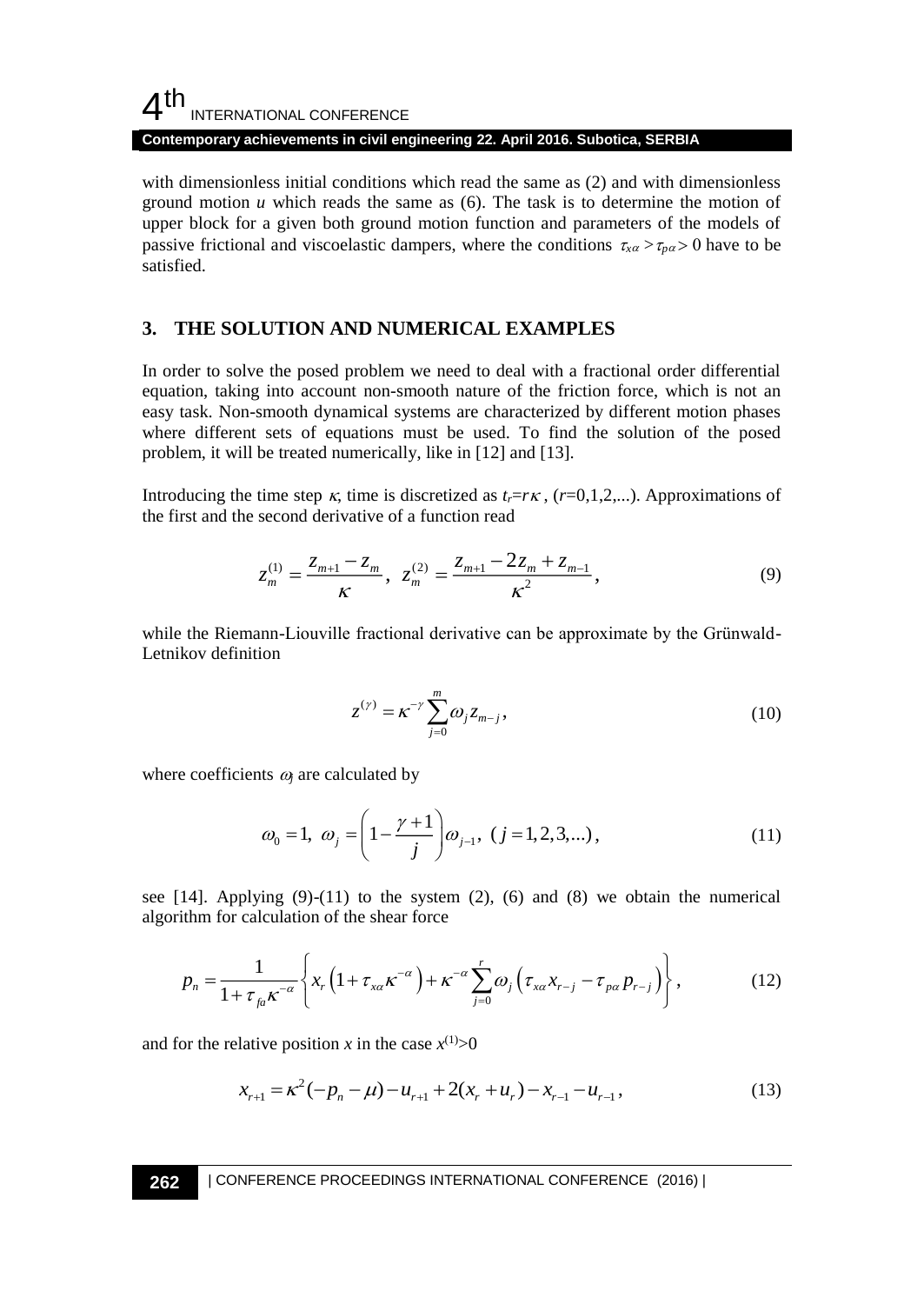while for the relative position *x* in the case  $x^{(1)}$  < 0 it reads

$$
x_{r+1} = \kappa^2 \left(-p_n + \mu\right) - u_{r+1} + 2(x_r + u_r) - x_{r-1} - u_{r-1} \,. \tag{14}
$$

During the stick phase, where  $x^{(1)}=0$ , *x*=const., the friction force  $q_r$  can be any value from the interval  $[-\mu, \mu]$ , and using  $(8)_a$ ,  $(9)_b$  it is calculated by

$$
q_r = p_r + \frac{u_{r+1} - 2u_r + u_{r-1}}{r^2}, \ r > 0,
$$
\n(15)

where discretized  $u_r=u(t_r)$  is obtained by replacing *t* with  $r\kappa$  in the system (6). Discretized initial conditions read  $x_0=x_1=p_0=0$ , which means the system is at rest at the beginning. As it was mentioned, there are three different phases of motion: sliding to the right,  $x^{(1)} > 0$ , sliding to the left  $x^{(1)} < 0$  and the sick phase  $x^{(1)} = 0$ , where different numerical algorithms should be used during each of them. Moreover, by the proposed numerical scheme we use the constant time step  $r$ , but the time instants when motion phases alternate are usually not integer multiples of *r*, which makes the problem more difficult. By using the suggested numerical algorithm together with the procedure given in [8], some numerical results are obtained and they are presented in the sequel.

Some simulations of motion are performed for the following values of excitation parameters: *u*0=0.1, *tp*1=1.25, *ts*1=1.5, *tp*2=1, *ts*2=2, *tp*3=2, *ts*3=3, *tp*4=3.5, *ts*4=4, *tp*5=3.8,  $t_{s5}=5$ , viscoelastic parameters are:  $\alpha=0.23$ ,  $\tau_{xa}=1.183$ ,  $\tau_{pa}=0.004$ , time step  $r=0.01$ . Ground acceleration  $u^{(2)}$  corresponding to the chosen Ricker's wavelets is shown in Figure 2.

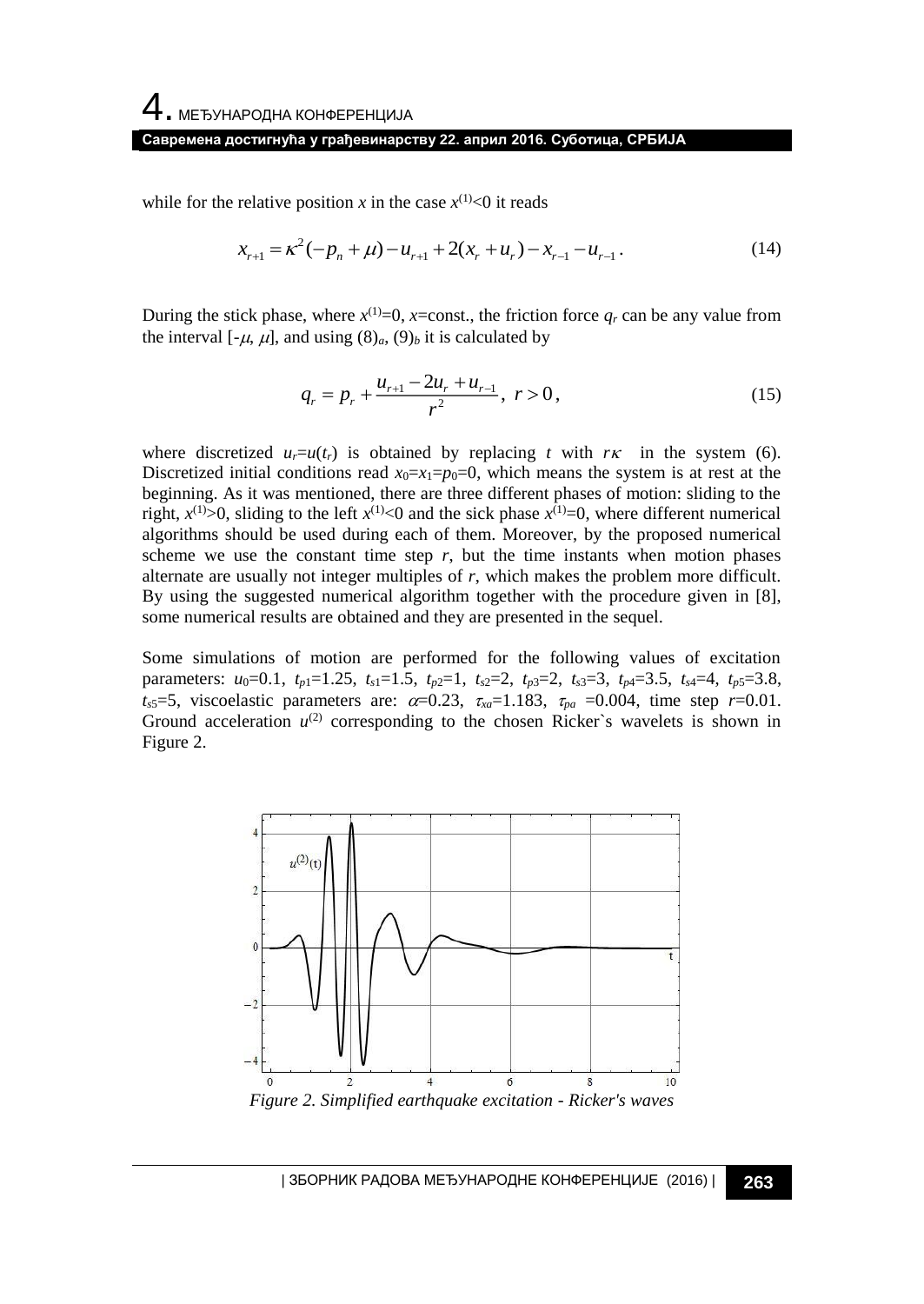#### $4<sup>th</sup>$ INTERNATIONAL CONFERENCE **Contemporary achievements in civil engineering 22. April 2016. Subotica, SERBIA**

In the first simulation the value of the friction coefficient is taken to be  $\mu=0.3$  and the relative position  $x$  and the shear force  $p$  are presented in Figure 3, while the relative velocity of the upper block and the friction force are shown in Figure 4.



*Figure 3. Relative position*  $x(t)$  *and shear force*  $p(t)$  *in the case where*  $\mu=0.3$ 



*Figure 4. Relative velocity*  $x^{(1)}(t)$  and friction force  $q(t)$  in the case where  $\mu$ =0.3

The system starts its motion with the stick phase till approximately  $t=0.7$ , then sliding phases alternates while the friction force riches its limiting values. After about *t*=5 the system enters and remain in the stick phase, i.e. the relative motion stops, Figures 3 and 4.

In the second simulation the value of the friction coefficient is greater than in the first case and it is  $\mu=0.9$ . The relative position *x* and the shear force *p* are presented in Figure 5, while the relative velocity of the upper block and the friction force are shown in Figure 6.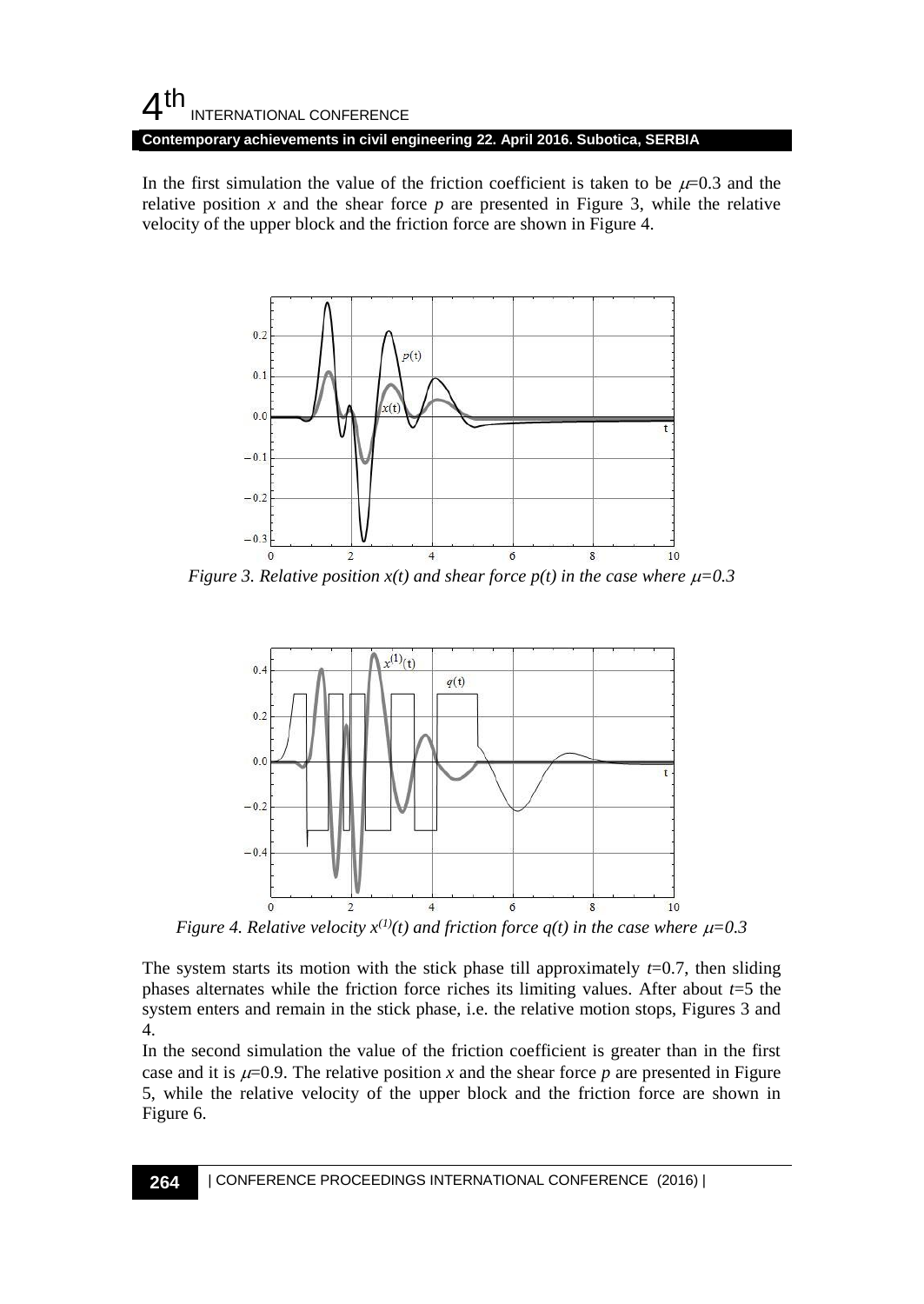**Савремена достигнућа у грађевинарству 22. април 2016. Суботица, СРБИЈА**



*Figure 5. Relative position*  $x(t)$  *and shear force*  $p(t)$  *in the case where*  $\mu$ *=0.9* 



*Figure 6. Relative velocity*  $x^{(1)}(t)$  and friction force  $q(t)$  in the case where  $\mu=0.9$ 

Similar to the first case, the system is in the stick phase at the beginning, then it passes through sliding phases reaching the stick phase again in the end. Due to the greater friction coefficient and energy dissipation in this case, Figures 5 and 6, comparing to the first simulation, Figures 3 and 4, time instants of switching from stick to slip phases and vice versa in the second case are smaller, amplitudes of  $x(t)$  and  $p(t)$  are smaller, while the friction force  $q(t)$  is greater.

#### **4. CONCLUSIONS**

Dynamics of the non-smooth mechanical system with the fractional derivative constitutive model of a viscoelastic body, under the horizontal seismic excitation in the form of Ricker's waves, Figure (2), is considered. The system is described by the set of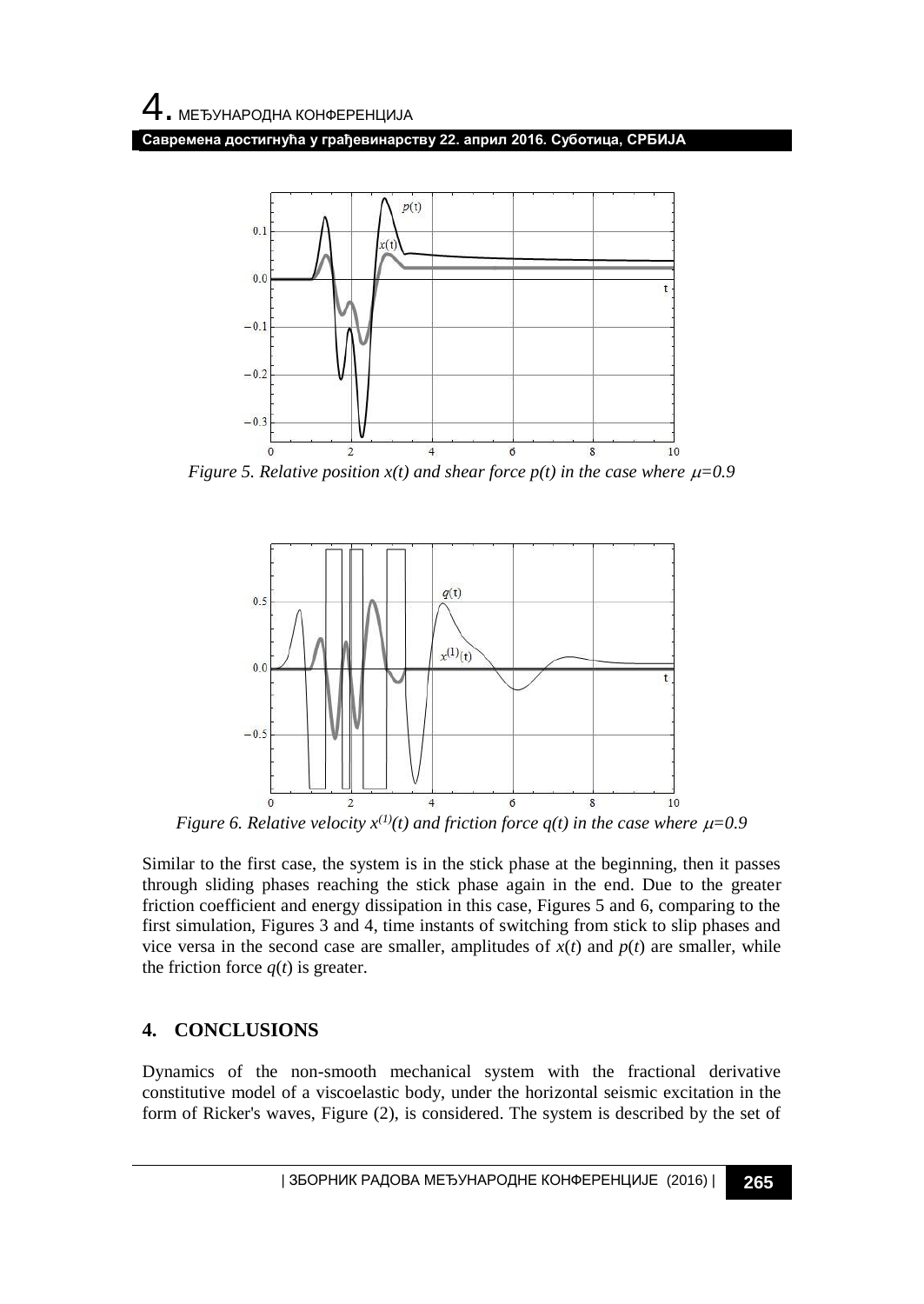## $4<sup>th</sup>$ INTERNATIONAL CONFERENCE

#### **Contemporary achievements in civil engineering 22. April 2016. Subotica, SERBIA**

equations  $(1)$ ,  $(3)$ ,  $(5)$ ,  $(6)$ , with initial conditions  $(2)$  and restrictions which follow from the second law of thermodynamics. Dimensionless form of equations is given by (8) and (6). Solution is obtained for different value of the system parameters by use of the Grünwald-Letnikov numerical scheme. Non-smooth character of the system is caused by the presence of a dry friction, which is taken by the set-valued Coulomb friction law, and it is considered together with fractional derivatives of the relative position of the upper block and of the shear force as non-local operators. Following the procedure described in [8] for dealing with such type of problems, and for different values of the friction coefficient, numerical results are shown in Figures (3)-(6). The presence of the friction force in the system ensured cessation of the relative motion of the upper block in a finite time. Instead of the simplified horizontal ground excitation in the form of Ricker's waves, given by (6), it would be interesting to analyze the response of the system on some excitations from an earthquake database, but it exceeds the framework of this paper.

#### **ACKNOWLEDGMENT**

Funding for this work was partially provided by the Faculty of Technical Sciences of the University of Novi Sad, Project No2016-054.

#### **REFERENCES**

- [1] Torunbalci, N.: Seismic isolation and energy dissipating systems in earthquake resistant design. Proceedings in 13<sup>th</sup> World Conference on Earthquake Engineering, Vancuver, Canada, **2004**, Paper № 3273.
- [2] Datta, T.K.: A state-of-the-art review on active control of structures. *ISET Journal of Earthquake Technology,* **2003.**, vol. 40, № 1, p.p. 1-17.
- [3] Soong, T.T., Spencer, B.F.: Active, semi-active and hybrid control of structures. Proceedings in 12<sup>th</sup> World Conference on Earthquake Engineering, Auckland, New Zealand, **2000.**, Paper № 2834.
- [4] Soong, T., Manolis, G.: Active structures. *Journal of Structural Engineering*, **1987**., vol. 113, № 11, p.p. 2290-2302.
- [5] Shen, K.L., Soong, T.T.: Modeling of viscoelastic dampers for structural applications. Journal of Engineering Mechanics, **1995.**, vol. 121, № 6, p.p. 694-701.
- [6] Zigic, M.M., Grahovac, M.N., Spasic, T.D.: A simplified earthquake dynamics of a column like structure with fractional type of dissipation, Proceedings in  $1<sup>st</sup>$  Serbian Congress on Theoretical and Applied Mechanics, Kopaonik, Serbia, **2007.**, p.p. 173- 180.
- [7] Zigic, M., Grahovac, N.: Earthquake response of adjacent structures with viscoelastic and friction dampers. *Theoretical and Applied Mechanics*, **2015.**, vol. 42, № 4, p.p. 277-289.
- [8] Zigic M.: *Seismic response of a column like structure with both fractional and dry friction type of dissipation* (in Serbian). Ph.D. thesis, Faculty of Technical Sciences, Novi Sad, Serbia, **2012.**